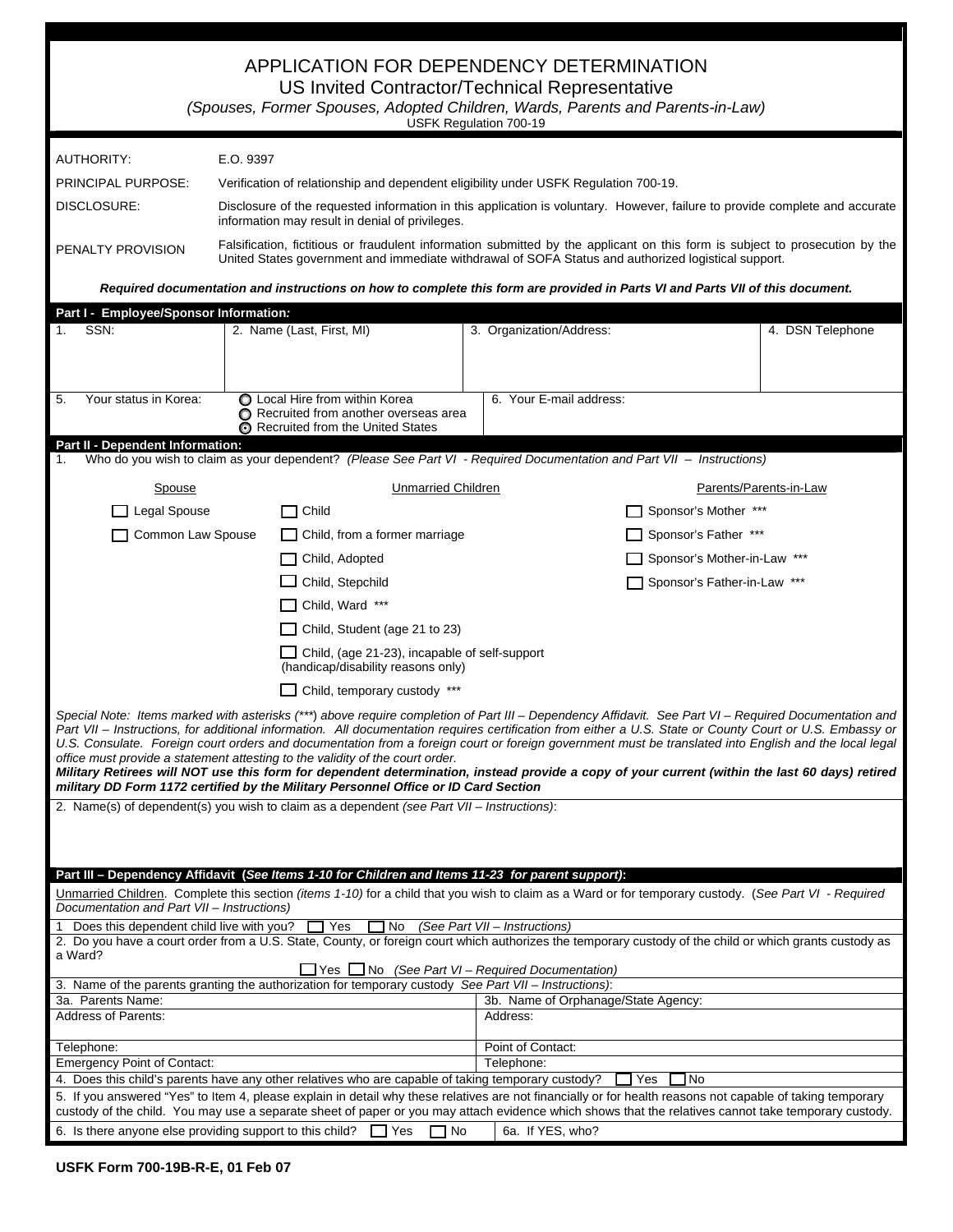| 7. List the goods and services that you provide to the child. If there is anyone else providing support, list their contributions. Amounts shown should be                                                                                   |                                                                                                                          |             |                                                                      |                                       |                      |  |  |
|----------------------------------------------------------------------------------------------------------------------------------------------------------------------------------------------------------------------------------------------|--------------------------------------------------------------------------------------------------------------------------|-------------|----------------------------------------------------------------------|---------------------------------------|----------------------|--|--|
| annual contributions.<br>Item                                                                                                                                                                                                                | Your Annual Contribution                                                                                                 |             | Third Party Contributions (List Who is Providing Additional Support) |                                       |                      |  |  |
| Person's Name Providing Support                                                                                                                                                                                                              |                                                                                                                          |             |                                                                      |                                       |                      |  |  |
| Income/Allowance Payments                                                                                                                                                                                                                    |                                                                                                                          |             |                                                                      |                                       |                      |  |  |
| Food                                                                                                                                                                                                                                         |                                                                                                                          |             |                                                                      |                                       |                      |  |  |
| Clothing<br>Shelter                                                                                                                                                                                                                          |                                                                                                                          |             |                                                                      |                                       |                      |  |  |
| Medical                                                                                                                                                                                                                                      |                                                                                                                          |             |                                                                      |                                       |                      |  |  |
| 8.                                                                                                                                                                                                                                           |                                                                                                                          |             |                                                                      |                                       |                      |  |  |
| List personal income and amounts from outside sources (other than what you provide) the child receives (Please see Part VII - Instructions):                                                                                                 |                                                                                                                          |             |                                                                      |                                       |                      |  |  |
| 9.<br>List any property or capital assets and their value the child owns in any part of the world (Please see Part VII - Instructions):                                                                                                      |                                                                                                                          |             |                                                                      |                                       |                      |  |  |
| 10. List bank accounts the child has and the amount in each account (Please see Part VII - Instructions):                                                                                                                                    |                                                                                                                          |             |                                                                      |                                       |                      |  |  |
|                                                                                                                                                                                                                                              | 11. Parents and Parents-in-Law (Complete Items 12-23. See Part VI - Required Documentation and Part VII - Instructions): |             |                                                                      |                                       |                      |  |  |
|                                                                                                                                                                                                                                              | 12. Do the parents and/or parents-in-law live with you? The State Tho (See Part VII - Instructions)                      |             |                                                                      |                                       |                      |  |  |
| 13. Do your parents or parents-in-law have any children that are living? Thes (see below) Tho                                                                                                                                                |                                                                                                                          |             |                                                                      |                                       |                      |  |  |
| 14. If you answered "Yes" to Item 13, please indicate who they are and where do they live:                                                                                                                                                   |                                                                                                                          |             |                                                                      |                                       |                      |  |  |
|                                                                                                                                                                                                                                              |                                                                                                                          |             |                                                                      |                                       |                      |  |  |
|                                                                                                                                                                                                                                              |                                                                                                                          |             |                                                                      |                                       |                      |  |  |
|                                                                                                                                                                                                                                              |                                                                                                                          |             |                                                                      |                                       |                      |  |  |
| 15. Do your parents or parents-in-law own a house, apartment or any living accommodation:                                                                                                                                                    |                                                                                                                          |             | $\Box$ Yes                                                           | l INo                                 |                      |  |  |
| 16. If you answered "Yes" to item 15, please indicate the value: \\$                                                                                                                                                                         |                                                                                                                          |             |                                                                      | (Please see Part VII - Instructions). |                      |  |  |
| 17. If you answered "Yes" to Item 15, please explain on a separate sheet of paper why your parents/parents-in-law are not living in this residence.<br>18. If you answered "Yes" to Item 15, is someone else living in the dwelling?         |                                                                                                                          |             | $\Box$ Yes<br>$\Box$ No                                              |                                       |                      |  |  |
| 19. If someone else is living in the dwelling, please describe the relationship of the person(s) living in the apartment and the amount of rent, if any, that                                                                                |                                                                                                                          |             |                                                                      |                                       |                      |  |  |
| is being charged.                                                                                                                                                                                                                            |                                                                                                                          |             |                                                                      |                                       |                      |  |  |
|                                                                                                                                                                                                                                              |                                                                                                                          |             |                                                                      |                                       |                      |  |  |
|                                                                                                                                                                                                                                              |                                                                                                                          |             |                                                                      |                                       |                      |  |  |
| 20. List the goods and services that you provide to the parents/parents-in-law. If there is anyone else providing support, list their contributions.<br>Amounts shown should be annual contributions. A separate sheet of paper may be used. |                                                                                                                          |             |                                                                      |                                       |                      |  |  |
| Item                                                                                                                                                                                                                                         | Your Annual Contribution                                                                                                 |             | Third Party Contributions (List Who is Providing Additional Support) |                                       |                      |  |  |
| Person's Name Providing Support                                                                                                                                                                                                              |                                                                                                                          |             |                                                                      |                                       |                      |  |  |
| Income/Allowance Payments                                                                                                                                                                                                                    |                                                                                                                          |             |                                                                      |                                       |                      |  |  |
| Food                                                                                                                                                                                                                                         |                                                                                                                          |             |                                                                      |                                       |                      |  |  |
| Clothing                                                                                                                                                                                                                                     |                                                                                                                          |             |                                                                      |                                       |                      |  |  |
| Shelter<br>Medical                                                                                                                                                                                                                           |                                                                                                                          |             |                                                                      |                                       |                      |  |  |
| List personal income and amounts from outside sources (other what you provide) received (Please see Part VII - Instructions):<br>21.                                                                                                         |                                                                                                                          |             |                                                                      |                                       |                      |  |  |
|                                                                                                                                                                                                                                              |                                                                                                                          |             |                                                                      |                                       |                      |  |  |
|                                                                                                                                                                                                                                              |                                                                                                                          |             |                                                                      |                                       |                      |  |  |
|                                                                                                                                                                                                                                              |                                                                                                                          |             |                                                                      |                                       |                      |  |  |
| 22. List any property or capital assets owned and their value in any part of the world (Please see Part VII - Instructions):                                                                                                                 |                                                                                                                          |             |                                                                      |                                       |                      |  |  |
|                                                                                                                                                                                                                                              |                                                                                                                          |             |                                                                      |                                       |                      |  |  |
|                                                                                                                                                                                                                                              |                                                                                                                          |             |                                                                      |                                       |                      |  |  |
| 23. List bank accounts and the amount in each account (Please see Part VII - Instructions):                                                                                                                                                  |                                                                                                                          |             |                                                                      |                                       |                      |  |  |
|                                                                                                                                                                                                                                              |                                                                                                                          |             |                                                                      |                                       |                      |  |  |
| <b>PART IV - Certification:</b>                                                                                                                                                                                                              |                                                                                                                          |             |                                                                      |                                       |                      |  |  |
| I will immediately notify my Responsible Officer of any change in my dependent's status, financial circumstances, or should the dependent no                                                                                                 |                                                                                                                          |             |                                                                      |                                       |                      |  |  |
| longer reside with the sponsor to which dependency was granted.                                                                                                                                                                              |                                                                                                                          |             |                                                                      |                                       |                      |  |  |
| I swear (or affirm) that all of the foregoing statements are true and correct. I further swear (or affirm) that I have read the penalty provisions on<br>page 1 for submitting false, fraudulent or misleading information.                  |                                                                                                                          |             |                                                                      |                                       |                      |  |  |
| 1. Date                                                                                                                                                                                                                                      | 2. Signature of Sponsor                                                                                                  |             |                                                                      |                                       |                      |  |  |
|                                                                                                                                                                                                                                              |                                                                                                                          |             |                                                                      |                                       |                      |  |  |
|                                                                                                                                                                                                                                              |                                                                                                                          |             |                                                                      |                                       |                      |  |  |
| <b>PART V - Notary Public:</b><br>Subscribed and duly sworn (or affirmed) to before me according to law by the above-named affiant(s).                                                                                                       |                                                                                                                          |             |                                                                      |                                       |                      |  |  |
|                                                                                                                                                                                                                                              |                                                                                                                          |             |                                                                      |                                       |                      |  |  |
|                                                                                                                                                                                                                                              |                                                                                                                          |             |                                                                      |                                       | <i>OFFICIAL SEAL</i> |  |  |
| Notary: _____________________Official Title: ______________________. Commission Expiration: ______________                                                                                                                                   |                                                                                                                          |             |                                                                      |                                       |                      |  |  |
| <b>FKAQ</b>                                                                                                                                                                                                                                  | APPROVED                                                                                                                 | <b>FKAQ</b> |                                                                      | Date:                                 |                      |  |  |
| Determination:                                                                                                                                                                                                                               | <b>DISAPPROVED</b>                                                                                                       | Signature:  |                                                                      |                                       |                      |  |  |
|                                                                                                                                                                                                                                              |                                                                                                                          |             |                                                                      |                                       |                      |  |  |
| <b>FKAQ Remarks:</b>                                                                                                                                                                                                                         |                                                                                                                          |             |                                                                      |                                       |                      |  |  |

**USFK Form 700-19B-R-E, 01 Feb 07**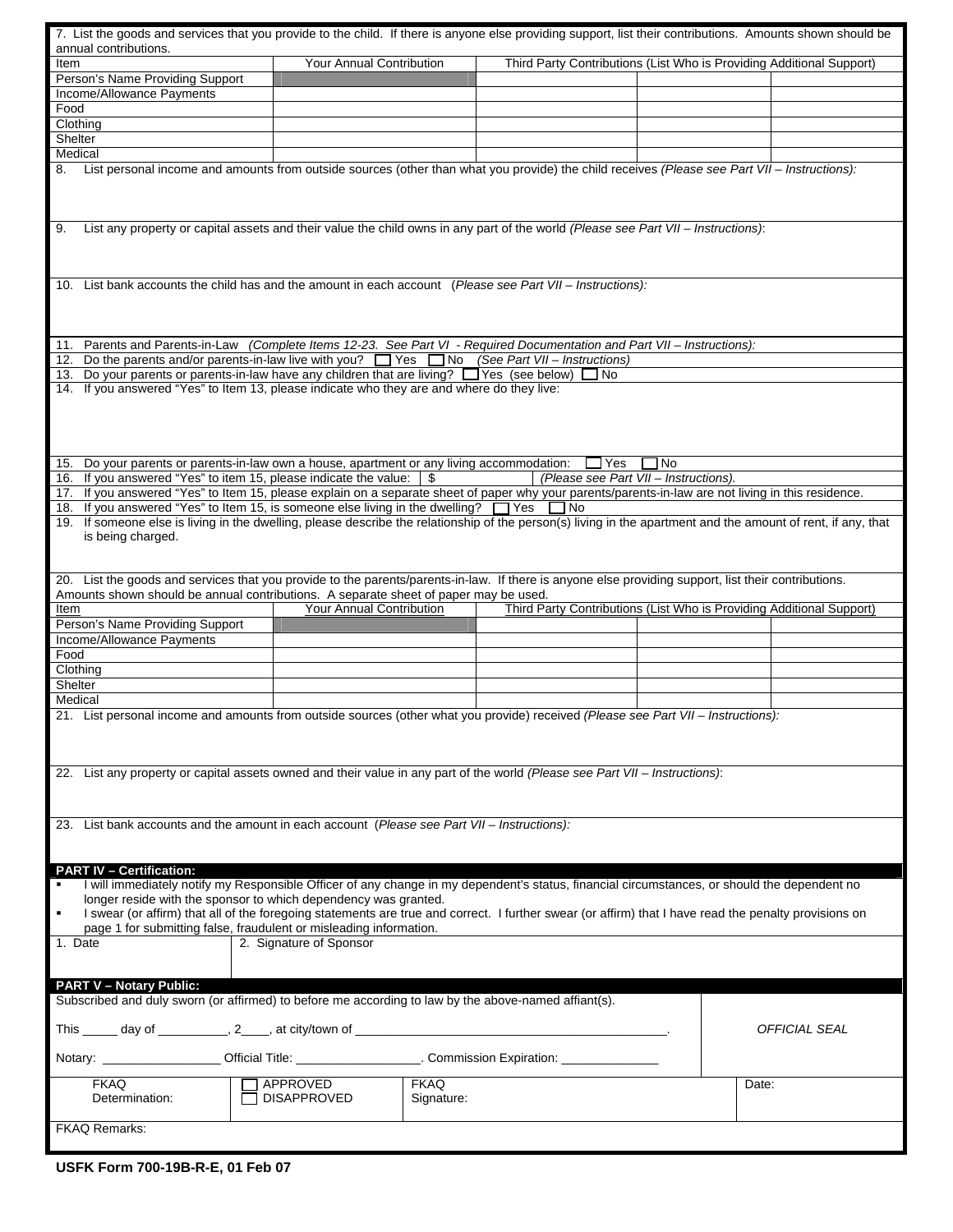| <b>PART VI-Required Documentation:</b>                                                     |                                                                                                                                                                                                                                                                                                                                                                                                                                                                                                                                                                                                                                                                                                                                                                                                                                                                                                                                                                                                                                                                                                                                                                                                                                     |
|--------------------------------------------------------------------------------------------|-------------------------------------------------------------------------------------------------------------------------------------------------------------------------------------------------------------------------------------------------------------------------------------------------------------------------------------------------------------------------------------------------------------------------------------------------------------------------------------------------------------------------------------------------------------------------------------------------------------------------------------------------------------------------------------------------------------------------------------------------------------------------------------------------------------------------------------------------------------------------------------------------------------------------------------------------------------------------------------------------------------------------------------------------------------------------------------------------------------------------------------------------------------------------------------------------------------------------------------|
| Dependent                                                                                  | <b>Required Documentation</b>                                                                                                                                                                                                                                                                                                                                                                                                                                                                                                                                                                                                                                                                                                                                                                                                                                                                                                                                                                                                                                                                                                                                                                                                       |
| <b>Spouse</b><br>(1) Lawful Spouse (Common Law<br>& Legal Marriage)                        | a. Marriage certificate, translated if not in English.<br>b. Divorce Decree if spouse was previously married.<br>c. If a Common Law marriage, a statement from USFK Legal Office which certifies that the state from which the<br>Common Law marriage was declared is recognized by that state. If the Common Law marriage is not recognized<br>in the state where it was declared, then dependency can not be approved.<br>d. A Common Law marriage from a foreign country, including the Republic of Korea, is not acceptable.<br>e. If you were legally married in a foreign country, your marriage certificate must be translated, if not in English,<br>and registered/certified by a U.S. Embassy or U.S. Consulate or a U.S. State or County Court who has jurisdiction<br>over the event.<br>f. If member's former spouse died, a copy of the death certificate is required.                                                                                                                                                                                                                                                                                                                                                |
| <b>Unmarried Children</b>                                                                  |                                                                                                                                                                                                                                                                                                                                                                                                                                                                                                                                                                                                                                                                                                                                                                                                                                                                                                                                                                                                                                                                                                                                                                                                                                     |
| (2) Child                                                                                  | a. Birth Certificate, translated if not in English.<br>b. If birth certificate is from a foreign country, it must be registered/certified by U.S. Embassy or U.S. Consulate or<br>U.S. State Court/County Court with jurisdiction over the case.<br>c. A male sponsor presents a court order that establishes his paternity<br>d. The male sponsor presents an approved dependency determination.                                                                                                                                                                                                                                                                                                                                                                                                                                                                                                                                                                                                                                                                                                                                                                                                                                   |
| (3) Child, from a former marriage                                                          | a. Birth Certificate, translated if not in English.<br>b. Divorce Decree. The Divorce Decree must clearly state who has custody of the child. If there is joint custody,<br>the Divorce Decree must clearly state that the child may leave the state or country that has jurisdiction over the<br>case.                                                                                                                                                                                                                                                                                                                                                                                                                                                                                                                                                                                                                                                                                                                                                                                                                                                                                                                             |
| (4) Child, Adopted                                                                         | a. Birth Certificate<br>b. Approval by a U.S. State Court or County Court which has jurisdiction over the adoption proceedings.<br>c. If there is a temporary custody or trial period as a condition to the final adoption, the court documents must<br>clearly dictate that the child can leave the state that has jurisdiction over the case and the United States. The court<br>documents must also clearly award temporary custody, pending final adoption approval.<br>d. If the adoption is in the Republic of Korea, you must provide a certified statement from an approved Korean<br>Adoption Agency which authorizes you temporary custody, pending final adoption approval, of the child.<br>Additionally, you must also provide proof that the parents have contacted the Consular Officer, at the U. S.<br>Embassy and that the adopted child is eligible for issuance of either an IR-3 or IR-4 Visas and that all pre-adoption<br>requirements of the child's future state of residence have been met. Without statement from approved Korean<br>Adoption Agency the child can not be considered a legal dependent.<br>e. If the adoption is from another foreign country, the same procedures outlined above apply. |
| (5) Child, Stepchild                                                                       | a. Birth Certificate<br>b. Divorce Decree from previous marriage or marriages, if applicable, which awards custody of the child to the<br>parent. If there is a joint custody from the previous marriage, court documentation must be amended to authorize<br>full custody of the child and that the child may leave the state which has jurisdiction over the case.                                                                                                                                                                                                                                                                                                                                                                                                                                                                                                                                                                                                                                                                                                                                                                                                                                                                |
| (6) Child, Ward                                                                            | a. Birth Certificate which shows both parents.<br>b. Divorce decree if applicable. Divorce decree must specifically state which parent has custody of the child. If the<br>divorce decree awards temporary custody to the child's original parents, the divorce decree must be amended by<br>the State/County Court to show that the child can be awarded temporary custody to a third party.<br>c. Documentation which authorizes temporary custody of the child as a Ward must be from a U.S. State Court or<br>County Court, as described by the laws of that state. If the child is a Korean National, documentation must be<br>certified by Korean Family Court. The approved temporary custody document must be translated and certified as a<br>valid court order by the local Legal Office.<br>d. The Court document which authorizes temporary custody must specifically state that the child is authorized to<br>leave the state which has jurisdiction of the case; and the United States.<br>e. Court documents from a foreign country must be translated into English and the local legal office must provide a<br>statement attesting to the validity of the court order.                                             |
| (7) Child, Student (age 21 to 23)                                                          | a. Birth Certificate<br>b. Letter from the school's registrar which states the child is a full-time student.                                                                                                                                                                                                                                                                                                                                                                                                                                                                                                                                                                                                                                                                                                                                                                                                                                                                                                                                                                                                                                                                                                                        |
| (8) Child, (age 21-23), incapable<br>of self-support<br>(handicap/disability reasons only) | a. Birth Certificate<br>b. Letter from current physician (dated within 90 days) certifying and indicating when incapacitation occurred. The<br>letter must indicate whether there is an expectancy that the child will recover.<br>c. Letter from the Social Security Administration stating that the child is not eligible for Medicare.<br>d. Statement from the Sponsor that the child is not married.<br>e. The sponsor must be providing over 50 percent support                                                                                                                                                                                                                                                                                                                                                                                                                                                                                                                                                                                                                                                                                                                                                               |
| <b>Parents/Parents-in-Law</b>                                                              |                                                                                                                                                                                                                                                                                                                                                                                                                                                                                                                                                                                                                                                                                                                                                                                                                                                                                                                                                                                                                                                                                                                                                                                                                                     |
| (9) Sponsor's Mother                                                                       | a. Birth Certificate and documentation that shows sponsor is providing over 50 percent support.                                                                                                                                                                                                                                                                                                                                                                                                                                                                                                                                                                                                                                                                                                                                                                                                                                                                                                                                                                                                                                                                                                                                     |
| (10) Sponsor's Father                                                                      | a. Birth Certificate and documentation that shows sponsor is providing over 50 percent support.                                                                                                                                                                                                                                                                                                                                                                                                                                                                                                                                                                                                                                                                                                                                                                                                                                                                                                                                                                                                                                                                                                                                     |
| (11) Sponsor's Mother-in-Law                                                               | a. Marriage Certificate and documentation that shows sponsor is providing over 50 percent support.                                                                                                                                                                                                                                                                                                                                                                                                                                                                                                                                                                                                                                                                                                                                                                                                                                                                                                                                                                                                                                                                                                                                  |
| (12) Sponsor's Father-in-Law                                                               | a. Marriage Certificate and documentation that shows sponsor is providing over 50 percent support.                                                                                                                                                                                                                                                                                                                                                                                                                                                                                                                                                                                                                                                                                                                                                                                                                                                                                                                                                                                                                                                                                                                                  |